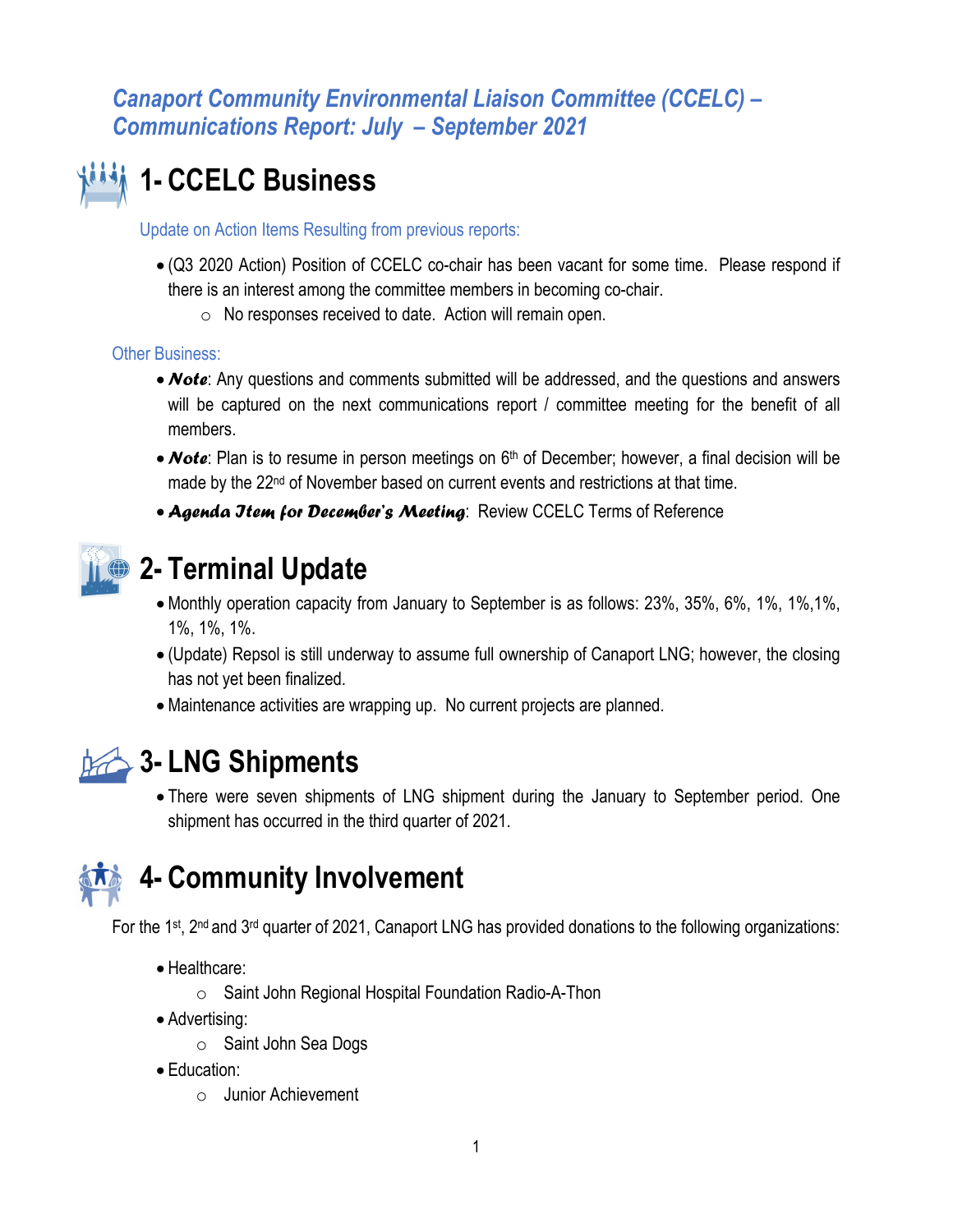- o Brilliant Labs Youth Summer STEAM Camps
- o BGC of Greater Saint John Summer Youth Leadership Camp
- o YMCA Y Lead Program
- o Sistema NB Youth Orchestra
- People/Community:
	- o Carleton Community Centre
	- o Ronald McDonald House PJ Walk for Kids
	- o Area 506 Festival
	- o Make-A-Wish Teddy Bear Picnic
	- o Saint John Pride
	- o Portage Atlantic
	- o Seafarer's Mission
	- o The Chamber
	- o Shining Horizons
	- o YMCA Red Triangle Awards Dinner
	- o United Way Virtual Campaign Kick-Off
	- o NB Copes Family Grief Retreat
	- o Rocmaura Foundation
	- o Big Brothers Big Sisters Bowl for Kids' Sake
	- o First Steps Housing Project Graduation
- Arts/Culture:
	- o Saint John Theatre Company
	- o Imperial Theatre
	- o Symphony NB
- Youth Opportunities:
	- o NB Youth Ball Hockey Association
	- o Saint John Youth Minor Hockey

As part of our employee matching program, employees are able to have their donations or volunteer hours matched, which in turn provides a donation to the organization of their choice. So far this year, we've provided donations to the following on behalf of our employees:

- Habitat for Humanity; and
- 1<sup>st</sup> Westfield Scouts Group.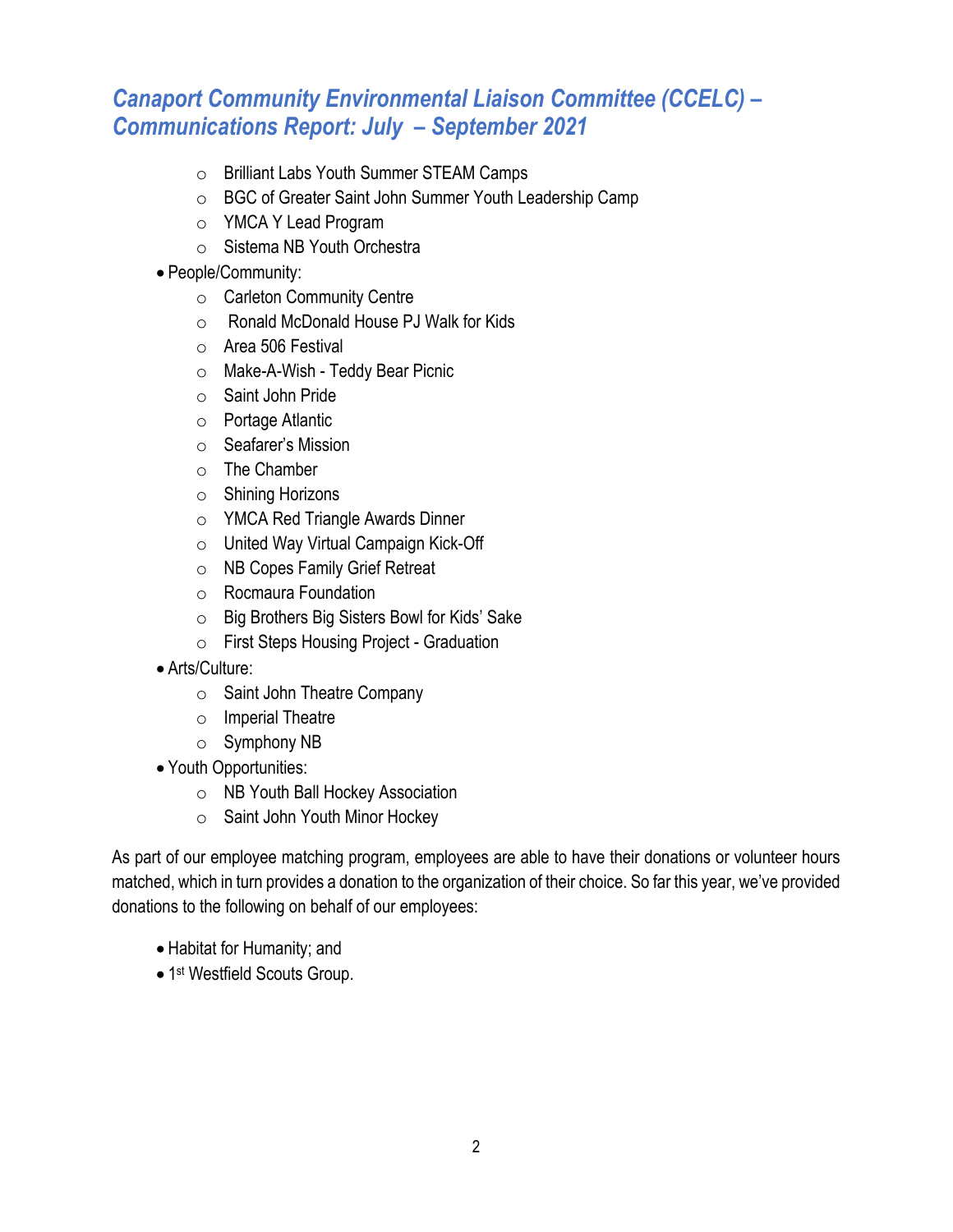# **5- Water Monitoring**

Quantity Background:

(1) Throughout the operation of the Submerged Combustion Vapourizers (SCV's), condensate water is produced, and is discharged to the Bay via the sedimentation basin onsite. As per the Approval to Operate (ATO), there are quantity limits of what can be discharged on a daily basis. The amount of condensate water produced is directly correlated to the natural gas send-out, so in winter months when more natural gas is being sent out, there is more condensate water produced.

(1) Measure daily for quantity of submerged combustion vapourizers (SCVs) water leaving the site via sedimentation basin.

- $\circ$  Limited to 1000m<sup>3</sup> / day
- $\circ$  Average daily discharge for the third quarter was 0.41 m<sup>3</sup>/day.

(2) To ensure groundwater resources in the area are protected, there is a limit in which groundwater can be withdrawn during the normal operation for the Terminal. Groundwater is used for kitchens, bathrooms, etc., as well as topping up fire water cushion tank as required.

- (2) Measure daily withdrawal of groundwater
	- $\circ$  Limited to 50 m<sup>3</sup>/day
	- $\circ$  Average daily usage for the July to September period was 17 m<sup>3</sup>/day.

Quality Background: In addition to the condensate water, there are other sources of water that runs into the sedimentation basin prior to discharging into the Bay. Those sources include outdoor stormwater drains and surface water runoff. To ensure the quality of water discharging to the Bay has not become impacted by Terminal operations, routine monitoring is conducted on over 50 parameters as per the requirements of the Approval to Operate (provincial).

- Measure weekly for pH
	- $\circ$  Limited to 6.0 to 9.5
	- $\circ$  All pH ranges for this period were within this range
- Measure monthly for general chemistry, trace metals, hydrocarbons, mercury, and sulphur
	- $\circ$  All are within their stipulated ranges for this period.
- Measure bi-annually for BOD and fish toxicity
	- $\circ$  No fish toxicity testing was conducted during this period.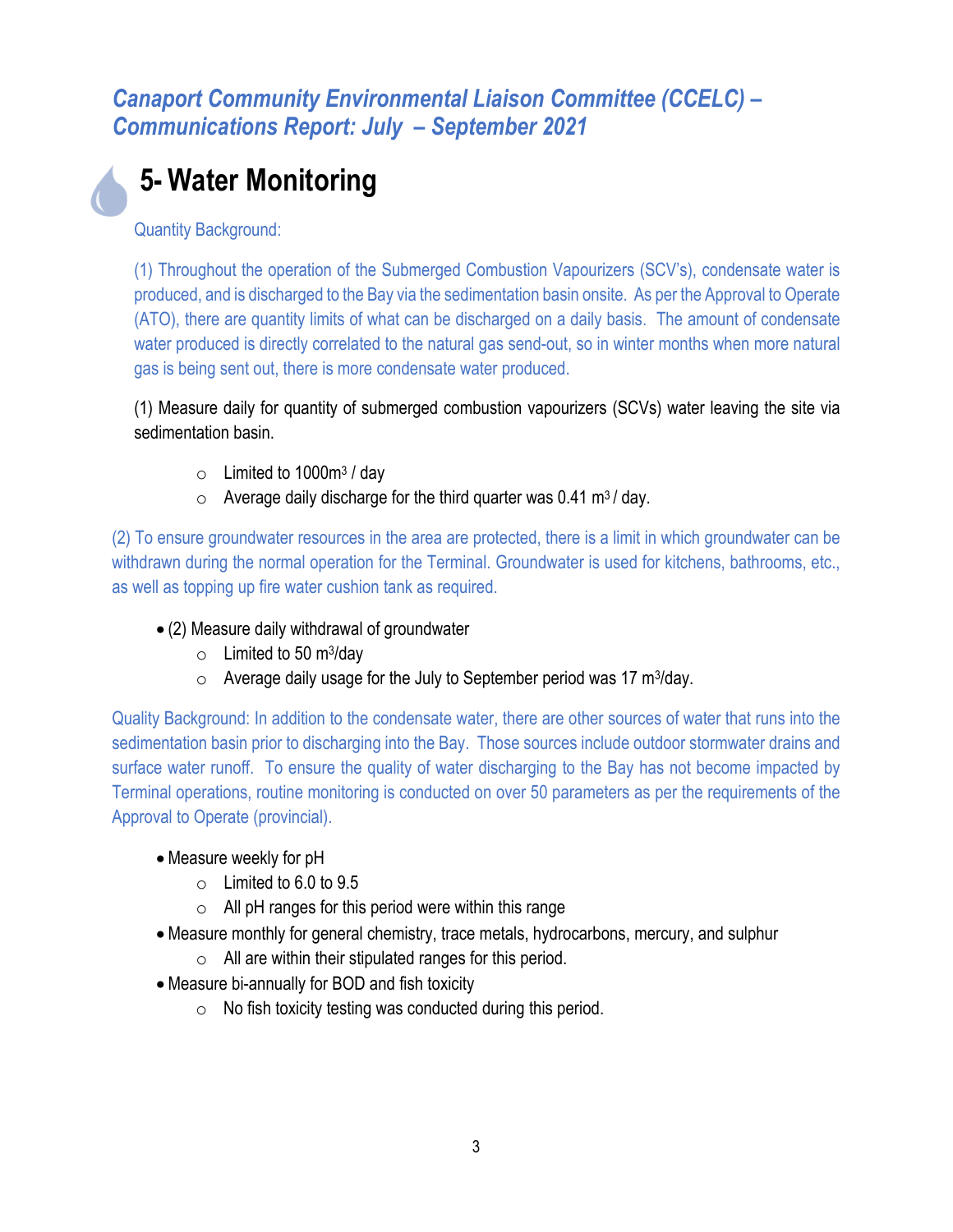# **6- Air Emissions**

Atmospheric Monitoring Background: Air emissions result from the combustion of fuels, such as natural gas burned to run the SCVs, natural gas that is flared, and hydrocarbons used to operate the back-up generators.

- Air emissions monitoring consists of monitoring parameters such as Greenhouse Gases (Carbon Dioxide, Methane, Nitrous Oxide), and other emissions such as Sulphur Dioxides, Nitrogen Oxides, Particular Matters, Carbon Monoxides, etc.
	- $\circ$  There are annual limits for these emissions based on the Approval to Operate. All of the parameters are measuring well below their limits.
	- $\circ$  There are also reporting limits, in which if they are met, they must be reported to governing authorities. Government reporting is further described under section 8 below.
	- $\circ$  A summary of 2021 emissions will be provided in early 2022.

| __<br>= |  |  |
|---------|--|--|
|         |  |  |

### **7- Incidents**

- No significant environmental incidents occurred on site during this period.
- There was one bird carcass (European sterling) discovered at the Terminal on July 13<sup>th</sup>, and appeared to have been attacked by a predator.

## **8- Government Reporting**

This section describes any reporting to the provincial or federal governments during the July to September 2021 timeframe.

- National Pollutant Release Information (NPRI) report was submitted to Environment Canada in September. This is an annual reporting requirement.
- Bi-annual monitoring report was submitted to New Brunswick Department of the Environment in August 2021.

## **9- Questions / Comments from CCELC**

Questions/Comments on the Communications Report

None Received

General Questions/Comments

None Received